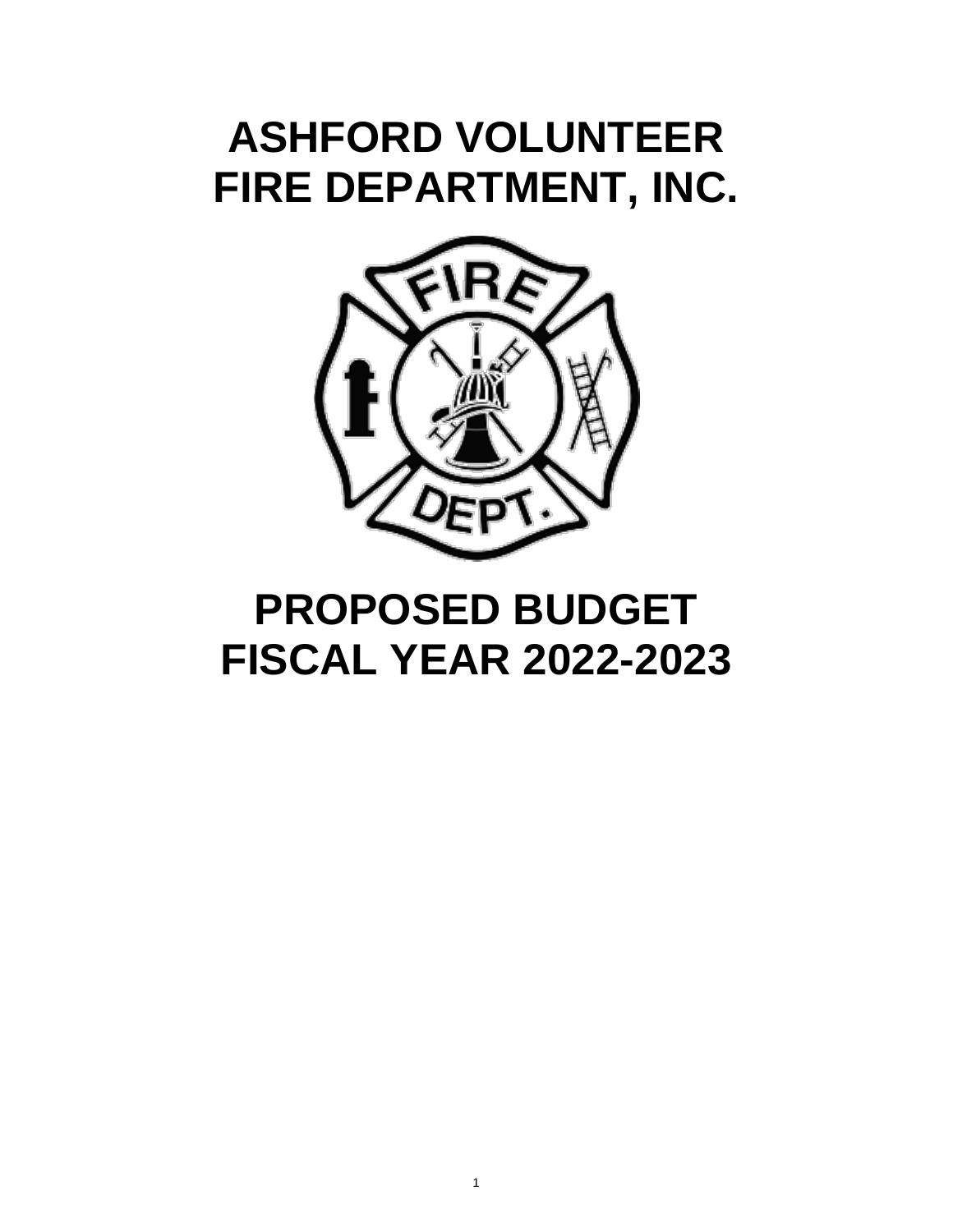# **TABLE OF CONTENTS**

| ACCOMPLISHMENTS/GOALS |  |
|-----------------------|--|
|                       |  |
|                       |  |
|                       |  |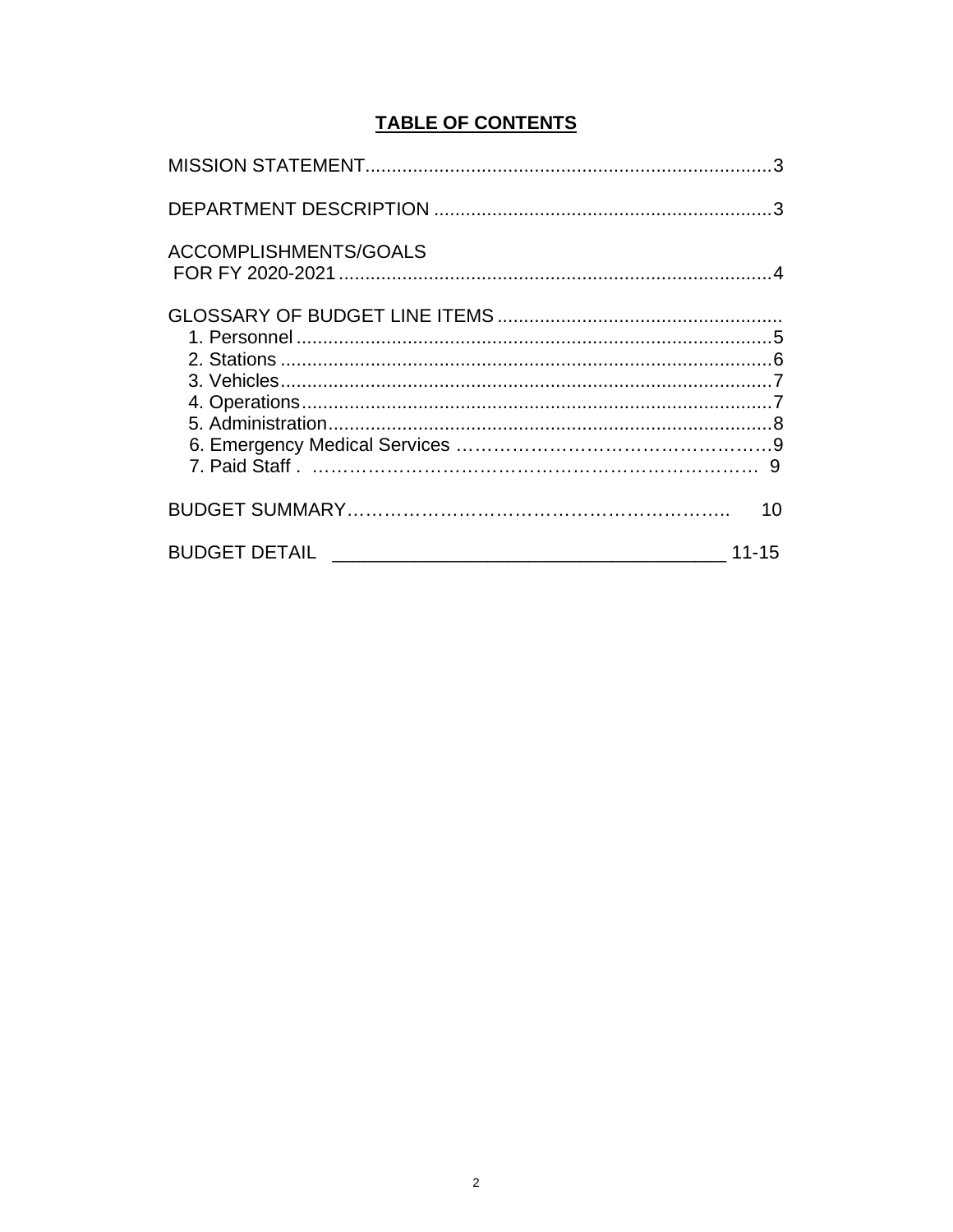## **MISSION STATEMENT**

The mission of the Ashford Volunteer Fire Department, Inc. is to provide the highest quality emergency response, fire prevention, and hazard mitigation services possible to those living in, working in, or visiting its service area. This includes the timely and effective response to all calls for fires, rescues, medical emergencies, and hazardous materials incidents as well as assisting in determining the cause of fires and educating the public about fire and other safety issues.

## **DEPARTMENT DESCRIPTION**

The Ashford Volunteer Fire Department, Inc. is an independent, nonprofit corporation. In 2006, the Internal Revenue Service officially recognized the department as a 501(c) (3) tax-exempt organization. The IRS made the designation retroactive to the department's inception.

The department was created by a group of local veterans in 1950 to fulfill a need in the community. From its inception, the department has been incorporated in the State of Connecticut. In 1976, the department entered into an exclusive agreement with the Ashford Board of Selectmen to provide fire protection and emergency medical services to the town.

In addition to its responsibilities to Ashford, the department participates in mutual aid agreements with a number of surrounding towns in Windham and Tolland Counties. The agreements require the department to provide support to those towns during emergencies that overwhelm local resources. They directly benefit Ashford by guaranteeing it sufficient manpower and equipment in like circumstances.

The department is governed by a seven-member board of directors and managed on the operational side by a Chief and on the corporate side by a President. All directors, operational officers and corporate officers are elected at large by the department's active members.

The department is, and always has been, managed entirely by volunteers, currently we have (6) paid firefighter/emergency medical technicians who man the daytime hours seven days a week, with an additional (4) emergency medical technicians who provide partial staffing for the ambulance from 6pm to midnight, also seven days a week. Currently, the department has approximately 20 members who respond to fire, medical or other emergencies as well as serving in various administrative roles. In recent years, those volunteers have responded to over 500 emergency calls annually.

Members of the department operate out of two fire stations, one located centrally near the intersections of Connecticut Routes 44 and 89 and the second located near the heavily developed Lake Chaffee area at the northern end of Route 89. The department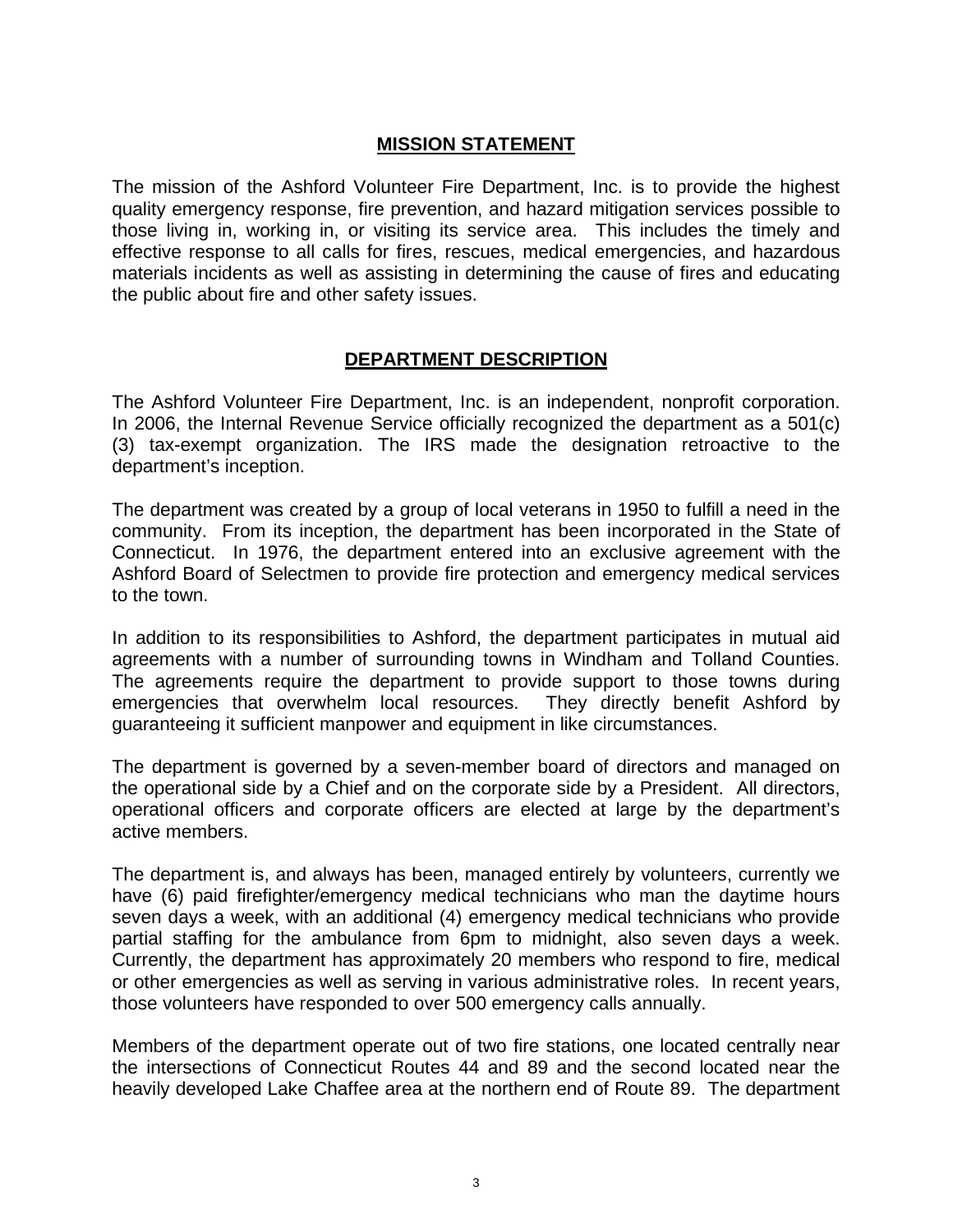has three fire engines, an ambulance, a rescue truck, a service vehicle, and a boat at its immediate disposal.

# **Accomplishments for FY 2020-2021**

- Continuation of paid staff program
- Reduction of fire loss (tax rolls)

.

• Spec and sent out to bid a new fire engine to replace the 28 y/o ET-220

# **GOALS FOR FY 2022-2023**

- Expand paid staff coverage to ensure adequate staffing for emergency service calls.
- Continue to improve recruitment and retention efforts of volunteers to ensure support is available during emergency operations.
- Expand public outreach and fire prevention efforts to ensure and improve the safety of Ashford residents.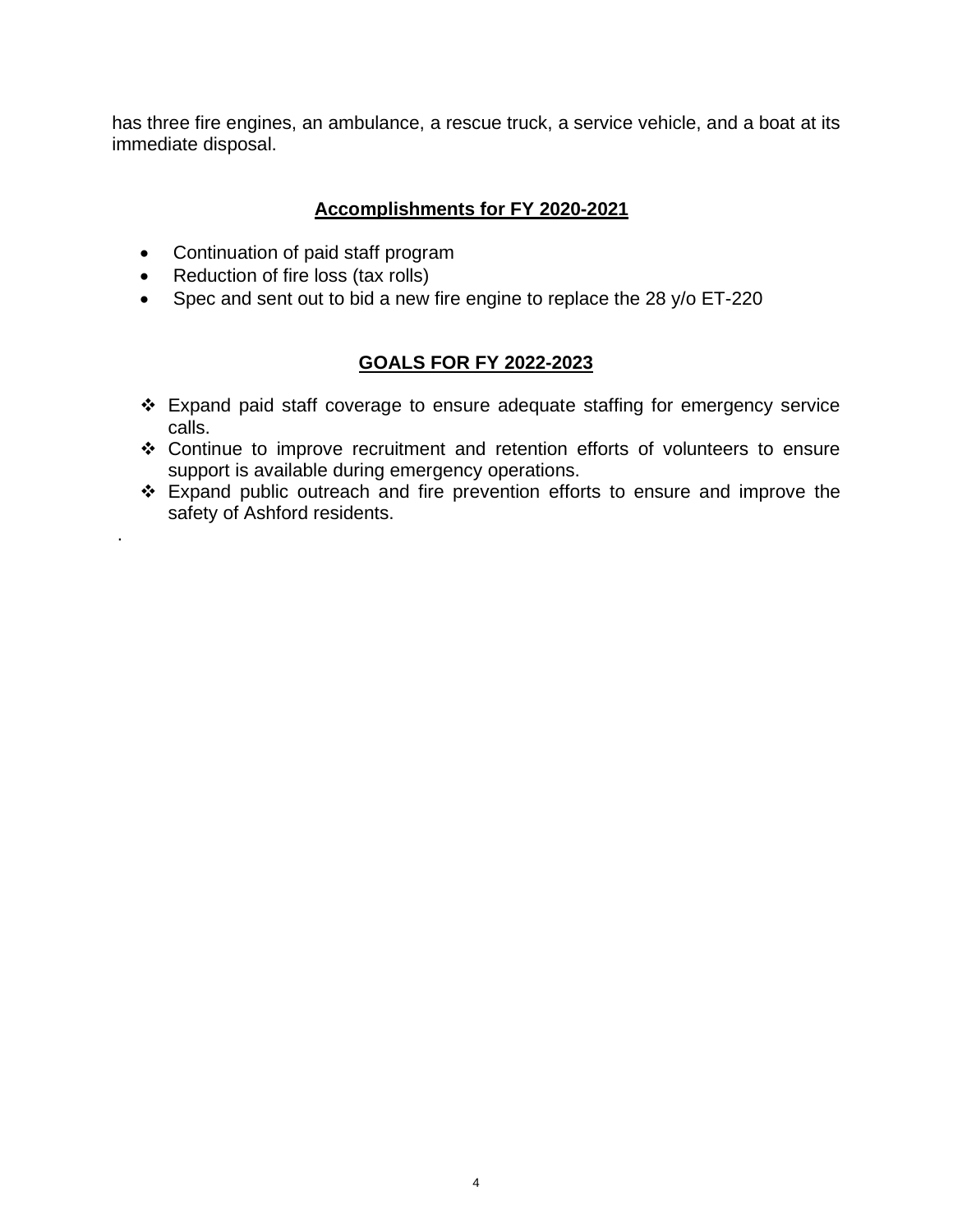# **GLOSSARY OF BUDGET LINE ITEMS**

# **1. PERSONNEL**

## *1.1 Employee Assistance Program*

Consists of the cost for a confidential counseling and support service staffed by trained professionals to assist personnel in coping with the stress inherent in the public safety field.

## *1.2 Officer Expenses*

Consists of the cost for professional periodical subscriptions and reimbursement of vehicle mileage at the federal government's rate for attendance at industry conferences and committee meetings that fall outside the officer's scope of operational responsibility.

## *1.3 Medical Expenses*

Consists of the cost of physicals and vaccinations for fire fighter active members.

## *1.4 Protective Clothing*

Consists of the cost for flame and blood-borne pathogen resistant clothing for firefighters (i.e., bunker gear) as well as helmets, boots and gloves for firefighters.

## *1.5 Training*

Consists of the cost for initial certifications of firefighters and , training personnel at the department in new firefighting and medical techniques and procedures or to keep them proficient in existing techniques and procedures, and sending personnel to courses offered by other organizations to expand their knowledge.

## *1.6 Uniforms*

Consists of the cost of duty wear (e.g., shirts, sweatshirts, and jackets) for active members to present a professional appearance at all emergency incidents and of Class A uniforms for more formal department occasions; Class A uniforms are available to only a select group of personnel who have demonstrated an outstanding commitment to the department and its mission.

# *1.7 Recruitment & Retention*

Consists of the cost of brochures or other material designed to inform the public about membership opportunities with the department and to encourage members of the public to join; also includes the cost of gifts, awards and events designed to recognize the special achievements of personnel and express the department's appreciation for the selfless sacrifices that its volunteers make.

## **1.8 Wages**

Moved to 7.1.1 as of 2013-2014 budget proposal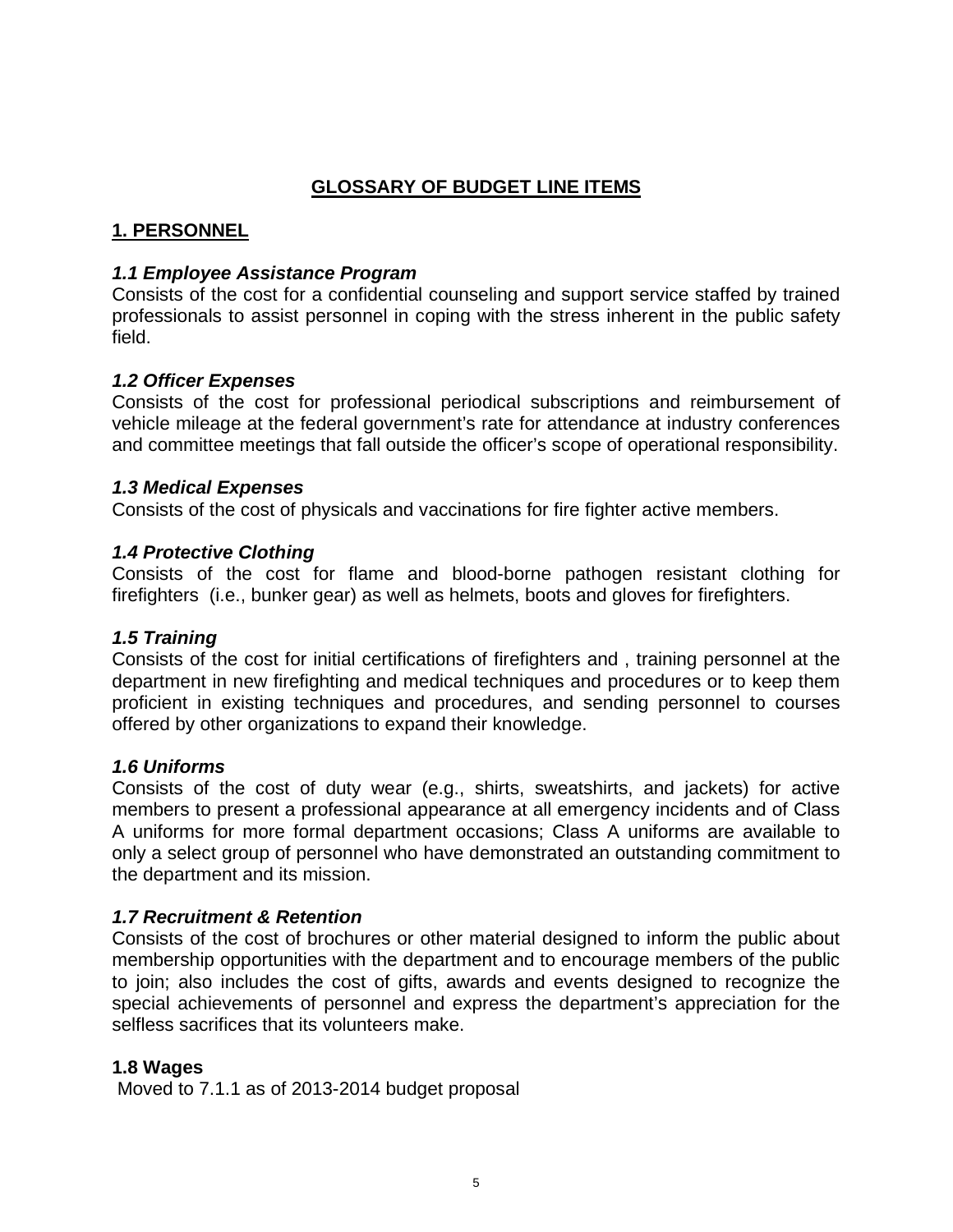# **2. STATIONS**

## *2.1 Repairs & Maintenance*

Consists of the cost of cleaning, maintaining, repairing and supplying the department's two fire stations.

## *2.2 Service Contracts*

Consists of contracts for air conditioner, generator, garage door, pest control and garbage collection services.

## *2.3 Utilities*

Consists of the cost for electricity, heating oil, telephones, and cable and Internet access for the department's fire stations, rental of solar panels at station 20.

#### *2.4 Building Improvements*

Consists of the cost for structural changes to the fire stations that does not otherwise constitute a repair.

## *2.5 Equipment Purchases*

Consists of the cost of equipment purchased for the fire stations that falls outside the scope of operational or office equipment.

## **3. VEHICLES**

#### *3.1 Fuel*

Consists of the cost of diesel fuel for the department's fire apparatus and gas for portable power equipment.

#### **3.2 Communications Services**.

Consists of radio systems and Data systems for departments fire apparatus

#### *3.3 Repairs & Maintenance*

Consists of the cost to repair and maintain the department's apparatus.

#### *3.4 Equipment Purchases*

Consists of the cost for purchasing equipment that is installed permanently within one of the department's apparatus

#### **4. OPERATIONS**

#### *4.1 Dry Hydrants*

Consists of the cost of material to install, repair and maintain hydrants throughout the town.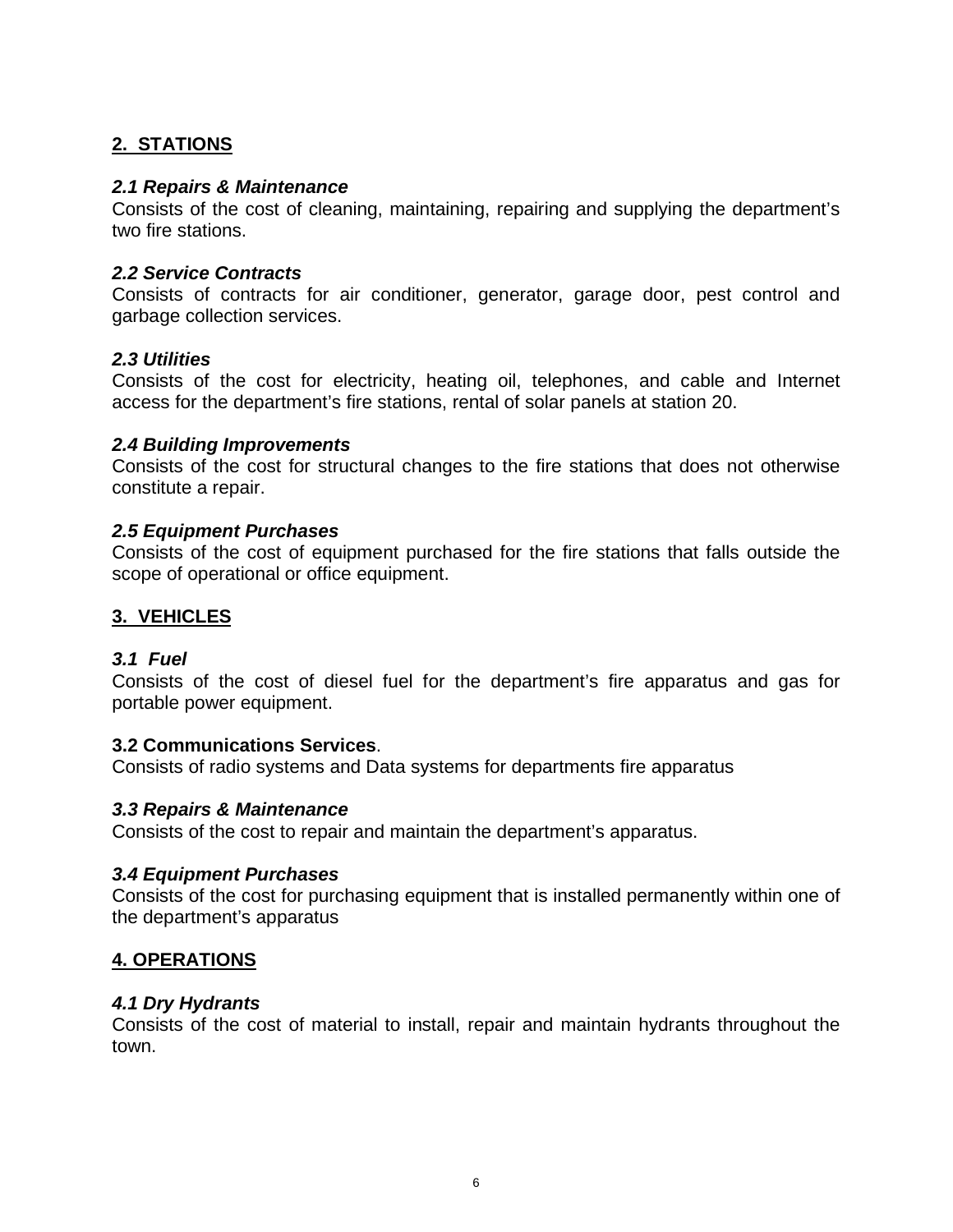## *4.2 Equipment Purchases*

Consists of the cost for fire suppression, rescue or medical equipment used by personnel during emergencies.

#### *4.3 Repairs & Maintenance*

Consists of the cost to repair and maintain medical, fire and communication equipment.

#### *4.4 Supplies*

Consists of the cost for consumable medical and fire supplies as well as food and water for personnel during emergencies.

## *5. ADMINISTRATION*

#### *5.1 Dispatch Service*

Consists of the cost to have the Tolland County Mutual Aid Fire Service, Inc. inform the department about, and dispatch the department to, all medical, rescue and fire emergencies in its service area.

## *5.2 Organization Membership*

Consists of the cost to belong to and support the regional ambulance association, the National Fire Protection Association and the Tolland County Mutual Aid Fire Service, Inc., Connecticut State Fire Fighters Association.

#### *5.3 Legal/Tax*

Consists of the cost for complying with all legal requirements, including tax return preparation and corporate filing requirements. Costs of financial program audits.

#### *5.4 Insurance*

Consists of the cost to insure the department against liability or damage to or destruction of department assets as the result of negligence or accident and to provide personnel with coverage for accidental death, disability, or illness incurred as a result of their participation in emergency or other department operations. Approximately 30% of total insurance costs transferred to EMS services line item 6.4.3

#### *5.5 Office Equipment & Supplies*

Consists of the cost for business equipment (e.g., computers, copiers, fax machines), consumable office supplies (e.g., pens, paper), and postage.

#### *5.6 Public Relations*

Consists of the cost for the department's website, brochures and other material designed to inform the public about the department's activities and safety issues; also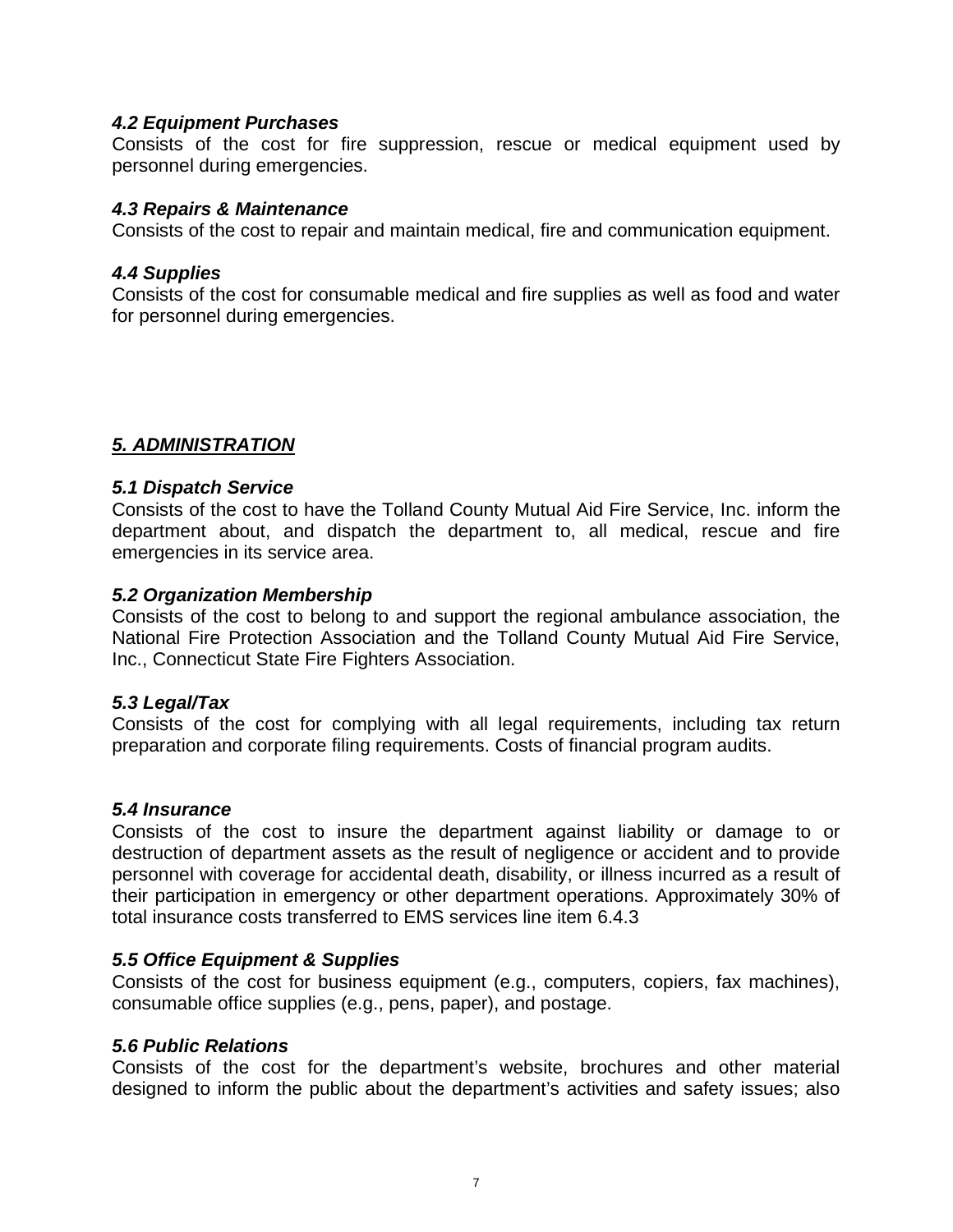includes the cost for any gifts, events or contributions designed to improve the department's image within the community or to express appreciation to specific individuals, groups or the community at large for supporting the department.

## *5.7 Miscellaneous*

Consists of administrative costs that do not fall within one of the other administration categories.

# **5.8 IT Services Contract**

Consists of the cost to support and maintain the department's computer network and infer structure.

## **5.9 IAM Responding**

Consists of the cost to provide an on line system (real time) to identify what members are responding to incidents.

## *6. EMS Services*

Effective July 1, 2008, expenses associated with the department's EMS service will be removed from the above line items and recorded under the following new ones.

# *6.1 Debt Payment*

Consist of the amount the department reimburses the Town for its loan to purchase the current ambulance. Payment completed FY2009. Item discontinued.

# *6.2 Billing Service*

Consist of the amount paid to a company to manage the billing process for the department's ambulance service.

# *6.3 Paramedics*

Consists of the amount paid to Windham Hospital for advance life support services to the department's patients in the form of both a quarterly fee based on the population of Ashford plus an additional cost per emergency call.

## *6.4 EMS Personnel*

Consists of the cost for training (initial and refresher certifications plus continuing education), physical examinations, vaccinations, and personnel protective clothing and equipment for all EMS personnel. Additionally insurance costs transferred from line item 5.4.

# *6.5 EMS Equipment*

Consists of the cost to purchase and maintain EMS equipment used during emergency incidents, including but not limited to automatic external defibrillators and the ambulance.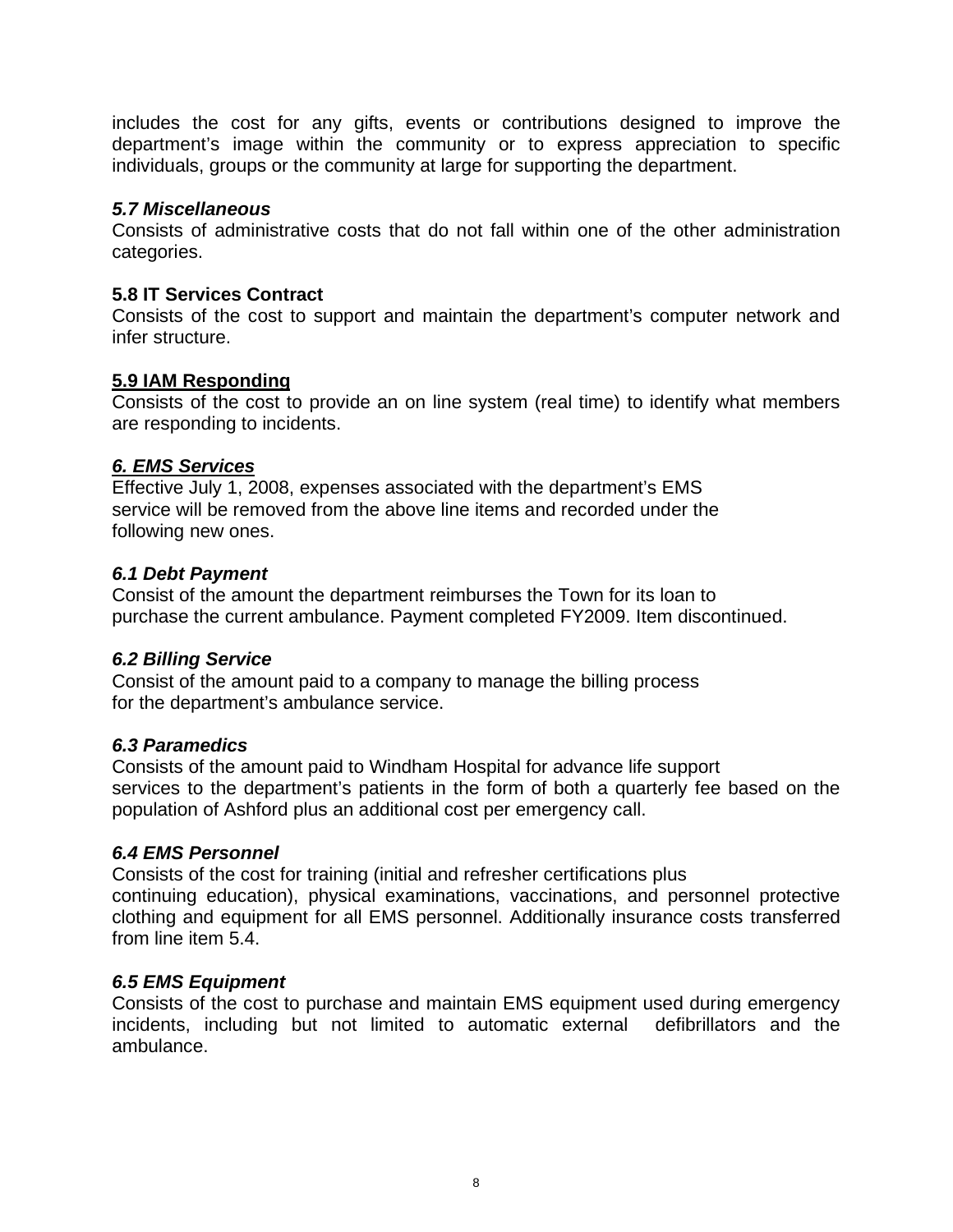## *6.6 EMS Supplies*

Consists of the cost for consumable medical supplies

## *6.7 EMS Organization Dues*

Consists of the cost to belong and to support the regional ambulance Association.

## *6.8 Ambulance Replacement Fund*

Consists of the amount the department transfers to a certificate of deposit annually to ensure sufficient funds to replace the ambulance every five to six years.

## *6.9 Ambulance Fuel*

Consists of the actual cost's of fuel and proper accounting under EMS services.

# *7. Paid Staff*

Effective July 1, 2013 expenses associated with the paid staff are recorded under the following new ones.

# **7.1.1 Wages**

Consists of actual projected wages of paid staff

# **7.1.2 FICA/Taxes**

Consists of actual projected taxes from payroll of paid staff

## *7.1.3 Payroll services*

Costs associated with the payroll program for the paid staff.

# *7.2 Duty Uniforms*

Costs associated with the on duty uniforms worn by the paid staff.

# *7.3 Physicals (Annual)*

Costs associated with the annual physicals.

## *7.4 FICA/Workman's Compensation*

Consists of the employer's costs for Workman's compensation for the departments paid staff.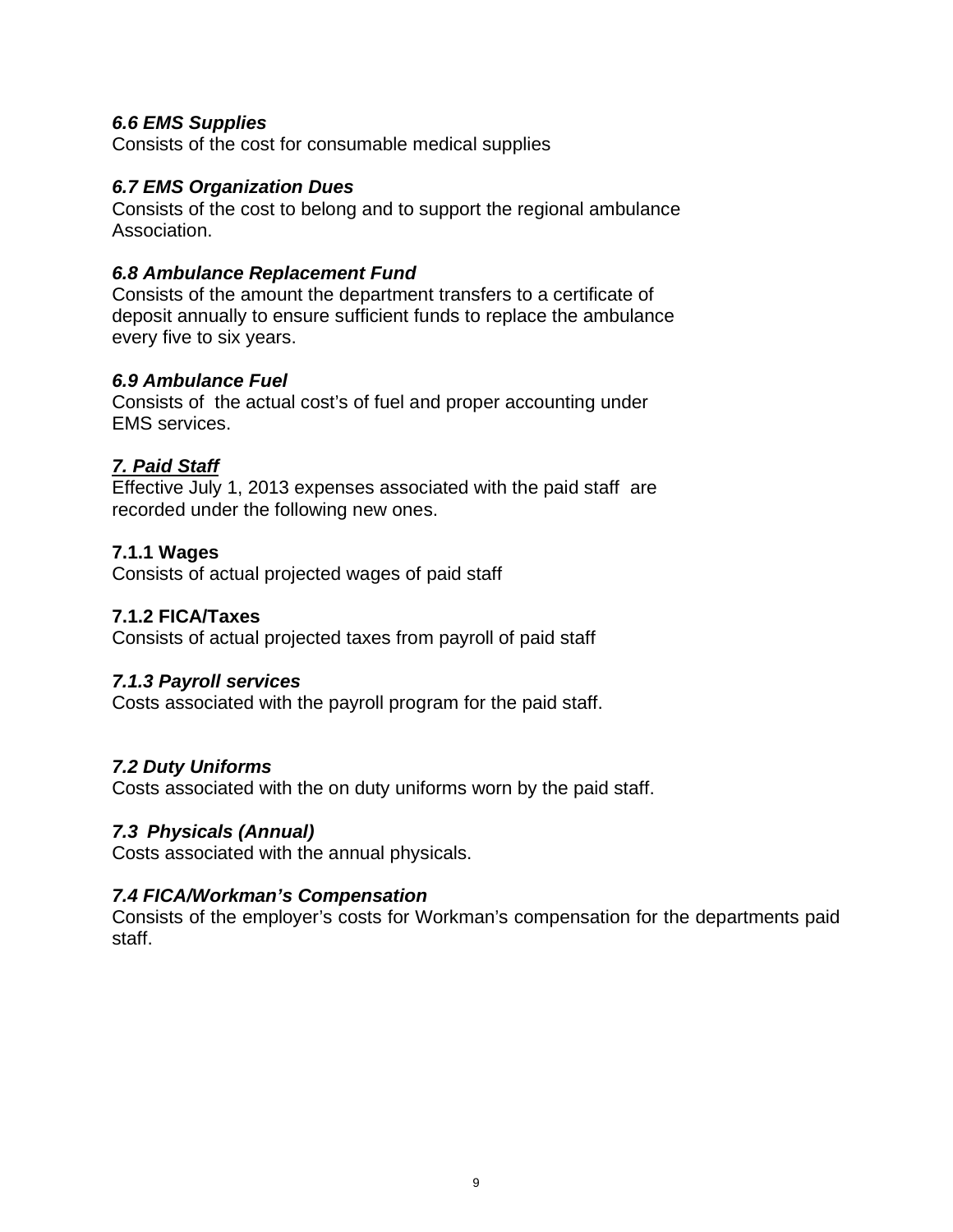## **BUDGET SUMMARY**

For fiscal year 2022-2023, the department respectfully requests an appropriation from the Town of Ashford in the amount of \$383,165. That request constitutes a 20.7% increase over the amount appropriated for the current fiscal year. This increase is largely due to the addition of a second emergency services technician from the hours of 6pm to midnight, seven days a week, effective July 1, 2022. The additional staffing has become necessary to ensure adequate staffing for responses to emergency calls.

The paid staff is necessary to ensure continued protection of life and property in the Town of Ashford. The total projected labor cost of all staff is \$349,700. The department asks the Town to fund approximately 73.64% of that amount, or \$257,530. The Department will fund approximately 26.36% of that amount, or \$92,170.

The department is requesting a small operational increase. This increase is largely based on insurance, utilities and fuel costs increasing. We have currently stabilized the habitual increases such as, paramedic costs (re-negotiation of paramedic contract), installation of solar panels on station 20 reduced electric costs approximately (\$500.00 per year). Utility and insurance costs continue to be the largest contributor to the operations budget.

The department anticipates total expenses to be \$576,665 next year. It is funding approximately 33.56% of that amount from other sources and relying on the taxpayers to fund only the remaining 66.44%. The budget request constitutes a cost to the taxpayers of \$89.92 per capita (given a population of 4,261).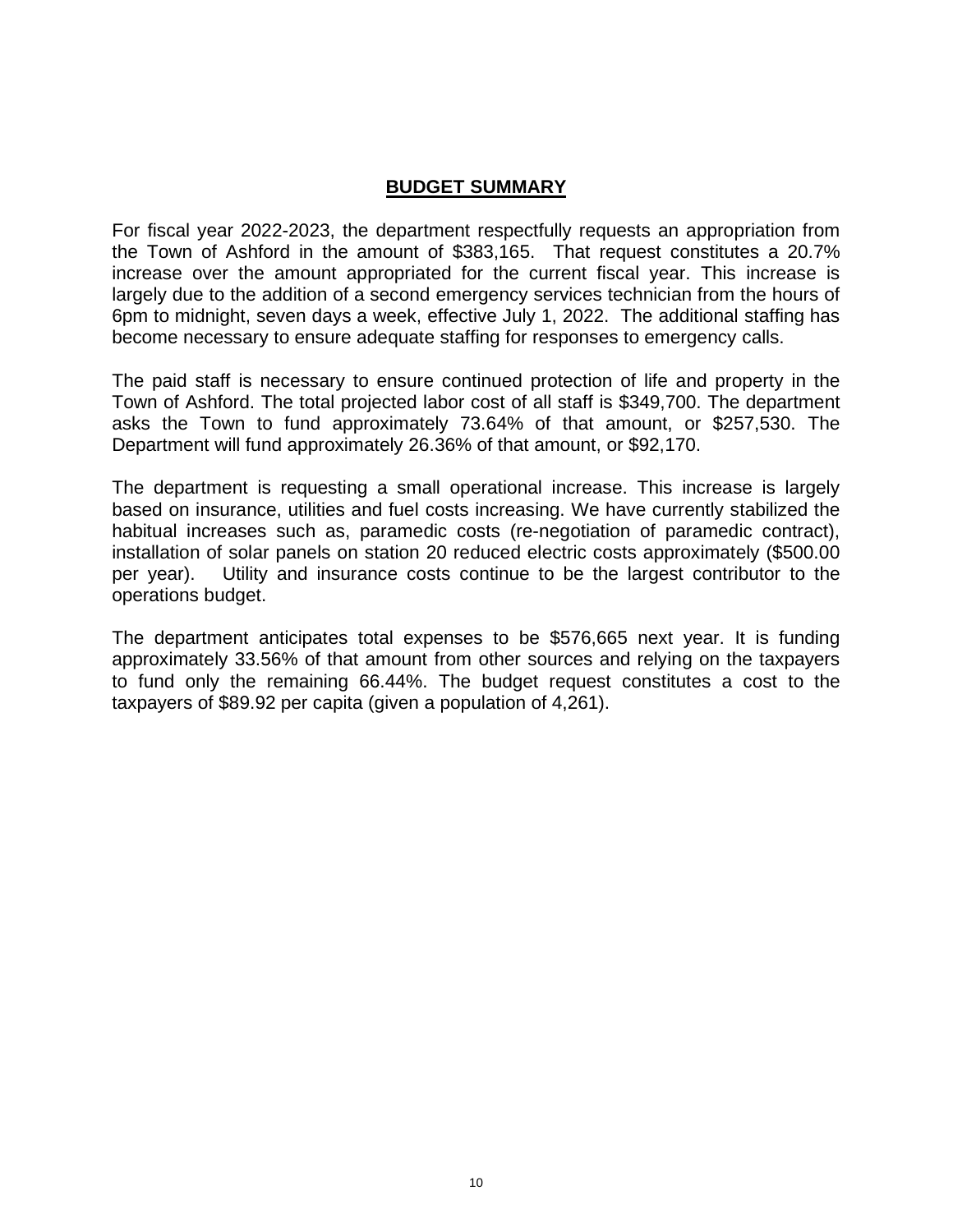|  | <b>TOTAL AMBULANCE</b>     |                             | \$264,260 | \$170,000 | \$178,000 | \$186,000 | 4.49%  |
|--|----------------------------|-----------------------------|-----------|-----------|-----------|-----------|--------|
|  | 3. Other<br>Grants-general |                             |           |           |           |           |        |
|  |                            |                             | \$1,000   | \$1,000   | \$1,000   | \$1,000   | 0.00%  |
|  |                            | Donations-general           | \$4,000   | \$4,000   | \$4,000   | \$4,000   | 0.00%  |
|  |                            | <b>Fund raising Proceed</b> | \$2,500   | \$2,500   | \$2,500   | \$2,500   | 0.00%  |
|  | <b>TOTAL OTHER</b>         |                             | \$7,500   | \$7,500   | \$7,500   | \$7,500   | 0.00%  |
|  |                            |                             |           |           |           |           |        |
|  | <b>TOTAL REVENUE</b>       |                             | \$511,020 | \$488,196 | \$502,965 | \$576,665 | 14.65% |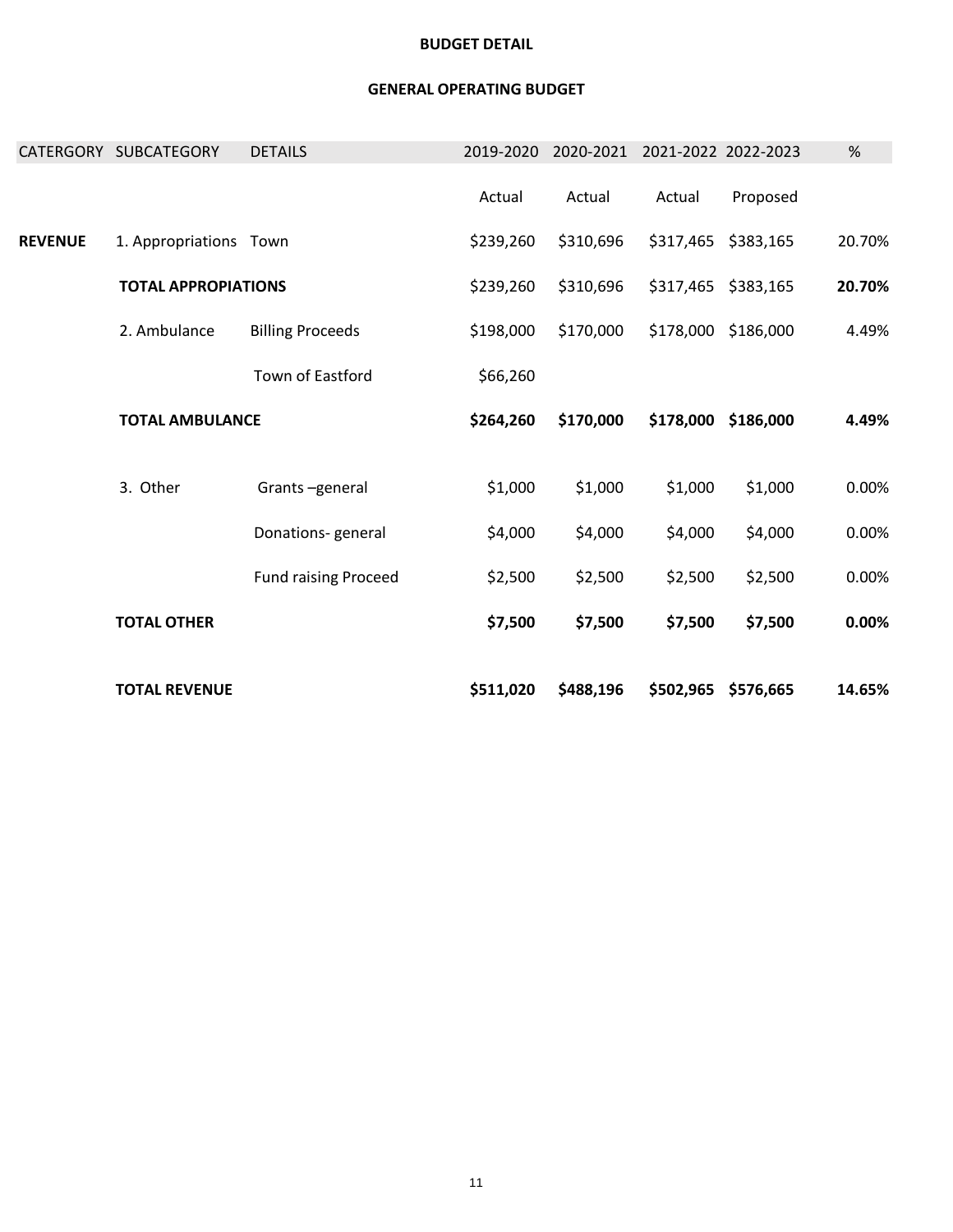|                 | CATERGORY SUBCATEGORY  | <b>DETAILS</b>             | 2019-2020 |          | 2020-2021 2021-2022 2022-2023 |          |        |
|-----------------|------------------------|----------------------------|-----------|----------|-------------------------------|----------|--------|
| <b>EXPENSES</b> | 1. Personnel           | 1.1 Employee Assistance    | \$1,200   | \$1,100  | \$900                         | \$900    | 0.00%  |
|                 |                        | 1.2 Officer Expense        | \$1,400   | \$1,400  | \$700                         | \$700    | 0.00%  |
|                 |                        | 1.3 Medical Expense        | \$700     | \$900    | \$900                         | \$1,000  | 11.11% |
|                 |                        | 1.4 Protective Clothing    | \$3,000   | \$2,500  | \$2,500                       | \$2,500  | 0.00%  |
|                 |                        | 1.5 Training               | \$4,000   | \$2,000  | \$3,000                       | \$3,000  | 0.00%  |
|                 |                        | Uniforms<br>1.6            | \$750     | \$750    | \$750                         | \$750    | 0.00%  |
|                 |                        | Recruit/retention<br>1.7   | \$400     | \$400    | \$400                         | \$400    | 0.00%  |
|                 | <b>TOTAL PERSONNEL</b> |                            | \$11,450  | \$9,050  | \$9,150                       | \$9,250  | 1.09%  |
|                 |                        |                            |           |          |                               |          |        |
|                 | 2. Stations            | 2.1 Repairs & Maint.       | \$8,000   | \$7,500  | \$7,500                       | \$7,500  | 0.00%  |
|                 |                        | 2.2 Service contracts      | \$3,000   | \$3,300  | \$3,000                       | \$3,000  | 0.00%  |
|                 |                        | 2.3 Utilities              | \$25,000  | \$25,000 | \$22,500                      | \$25,000 | 11.11% |
|                 |                        | 2.4 Building Improvements  | \$0       | \$0      | \$0                           | \$0      | 0.00%  |
|                 |                        | 2.5 Equipment Purchases    | \$250     | \$250    | \$0                           | \$250    | 0.00%  |
|                 | <b>TOTAL STATIONS</b>  |                            | \$36,250  | \$36,050 | \$33,000                      | \$35,750 | 8.33%  |
|                 |                        |                            |           |          |                               |          |        |
|                 | 3. Vehicles            | 3.1 Fuel                   | \$4,500   | \$2,500  | \$2,000                       | \$3,000  | 50.00% |
|                 |                        | 3.2 Communications Service | \$0       | \$1,450  | \$1,450                       | \$1,500  | 3.45%  |
|                 |                        | 3.3 Repairs & Maint.       | \$10,000  | \$9,500  | \$9,500                       | \$9,500  | 0.00%  |
|                 |                        | 3.4 Equipment Purchases    | \$1,000   | \$0      | \$500                         | \$500    | 0.00%  |
|                 | <b>TOTAL VEHICLES</b>  |                            | \$15,500  | \$13,450 | \$13,450                      | \$14,500 | 7.81%  |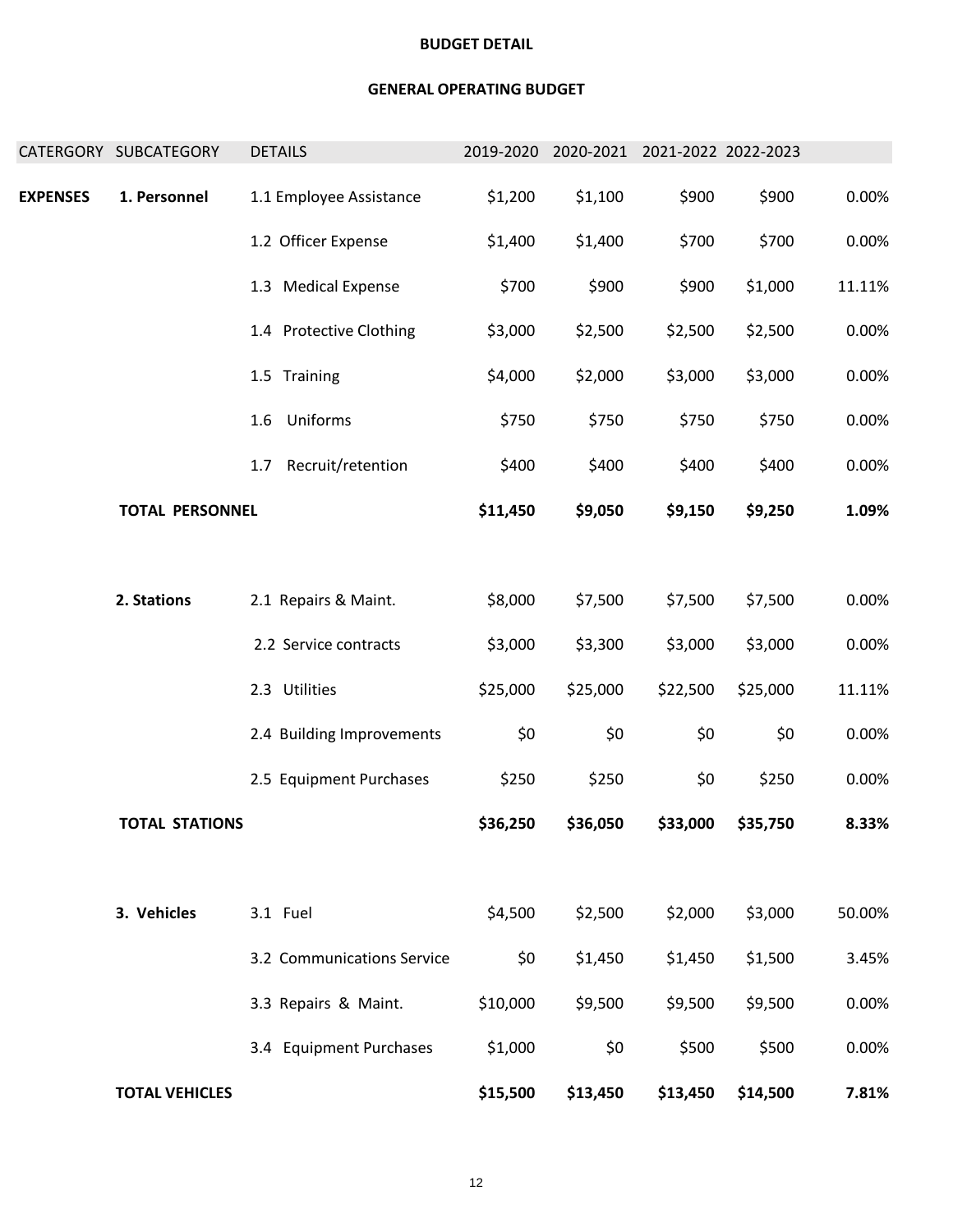| <b>TOTAL ADMINISTRATION</b> |                                        | \$57,800  | \$55,110 | \$55,335                      | \$58,135 | 5.06%  |
|-----------------------------|----------------------------------------|-----------|----------|-------------------------------|----------|--------|
|                             | 5.9 IAM Responding                     | \$650     | \$650    | \$735                         | \$735    | 0.00%  |
|                             | 5.8 IT service contract                | \$4,000   | \$4,000  | \$3,600                       | \$3,600  | 0.00%  |
|                             | 5.7 Miscellaneous                      | \$250     | \$250    | \$250                         | \$250    | 0.00%  |
|                             | 5.6 Public relations                   | \$1,300   | \$1,300  | \$1,200                       | \$1,200  | 0.00%  |
|                             | 5.5 Office equip/supplies              | \$1,500   | \$2,760  | \$2,500                       | \$2,500  | 0.00%  |
|                             | 5.4 Insurance                          | \$34,150  | \$30,800 | \$31,800                      | \$33,500 | 5.35%  |
|                             | 5.3 Legal/Tax expenses                 | \$700     | \$700    | \$700                         | \$700    | 0.00%  |
|                             | 5.2 Organization memb.                 | \$700     | \$650    | \$550                         | \$650    | 18.18% |
|                             | 5. Administration 5.1 Dispatch Service | \$14,550  | \$14,000 | \$14,000                      | \$15,000 | 7.14%  |
| <b>TOTAL OPERATIONS</b>     |                                        | \$15,850  | \$16,750 | \$15,500                      | \$15,500 | 0.00%  |
|                             | 4.4 Supplies                           | \$350     | \$250    | \$250                         | \$250    | 0.00%  |
|                             | 4.3 Repairs & Maint.                   | \$8,000   | \$9,000  | \$9,000                       | \$9,000  | 0.00%  |
|                             | 4.2 Equip Purchases                    | \$7,000   | \$7,000  | \$6,000                       | \$6,000  | 0.00%  |
| 4. Operations               | 4.1 Dry Hydrants                       | \$500     | \$500    | \$250                         | \$250    | 0.00%  |
| CATERGORY SUBCATEGORY       | <b>DETAILS</b>                         | 2019-2020 |          | 2020-2021 2021-2022 2022-2023 |          |        |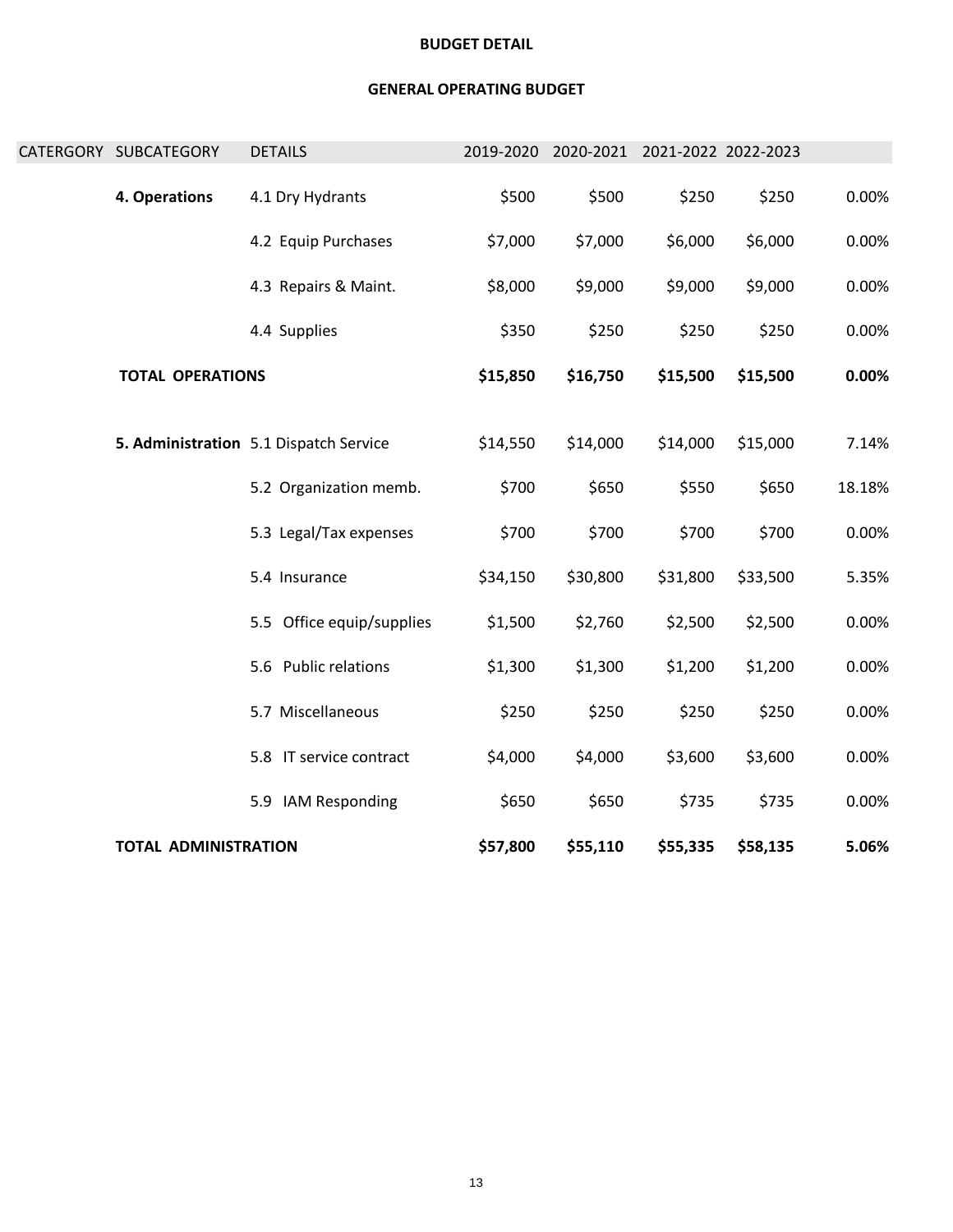| CATERGORY SUBCATEGORY |                           | <b>DETAILS</b> |                            | 2019-2020 |          | 2020-2021 2021-2022 2022-2023 |          |           |
|-----------------------|---------------------------|----------------|----------------------------|-----------|----------|-------------------------------|----------|-----------|
|                       | 6. EMS Services           |                | 6.2 Billing Service        | \$17,000  | \$15,500 | \$14,000                      | \$14,000 | 0.00%     |
|                       |                           |                | 6.3 Para medics            | \$22,000  | \$20,000 | \$21,000                      | \$21,000 | 0.00%     |
|                       |                           |                | 6.3.2 Per Capita Fee       | \$4,300   | \$4,300  | \$4,250                       | \$4,250  | 0.00%     |
|                       |                           |                | 6.4.1.1 Physicals          | \$3,000   | \$3,000  | \$2,750                       | \$3,000  | 9.09%     |
|                       |                           |                | 6.4.1.2 Vaccinations       | \$200     | \$200    | \$200                         | \$200    | 0.00%     |
|                       |                           |                | 6.4.2 PPE                  | \$500     | \$500    | \$250                         | \$250    | 0.00%     |
|                       |                           |                | 6.4.3 Insurance Pack 1/2   | \$14,200  | \$14,200 | \$14,400                      | \$17,000 | 18.06%    |
|                       |                           |                | 6.4.4 Training             | \$2,500   | \$2,500  | \$3,000                       | \$3,000  | 0.00%     |
|                       |                           |                | 6.5.1 AED service contract | \$2,000   | \$2,000  | \$1,800                       | \$1,800  | 0.00%     |
|                       |                           |                | 6.5.2 Ambulance Maint.     | \$8,000   | \$6,000  | \$6,000                       | \$6,000  | 0.00%     |
|                       |                           |                | 6.5.3 Amb. Registration    | \$50      | \$50     | \$50                          | \$50     | 0.00%     |
|                       |                           |                | 6.5.4 Equipment Maint.     | \$250     | \$250    | \$500                         | \$250    | $-50.00%$ |
|                       |                           |                | 6.5.5 Equipment Purchase   | \$1,500   | \$1,500  | \$1,500                       | \$1,500  | 0.00%     |
|                       |                           | 6.6            | Supplies                   | \$5,000   | \$3,800  | \$4,500                       | \$5,000  | 11.11%    |
|                       |                           | 6.7            | Dues                       | \$30      | \$30     | \$30                          | \$30     | 0.00%     |
|                       |                           | 6.8            | Amb. Replacement           | \$10,000  | \$10,000 | \$10,000                      | \$10,000 | 0.00%     |
|                       |                           | 6.9            | Amb. Fuel                  | \$5,750   | \$4,750  | \$5,000                       | \$6,500  | 30.00%    |
|                       | <b>TOTAL EMS SERVICES</b> |                |                            | \$96,280  | \$88,580 | \$89,230                      | \$93,830 | 5.16%     |